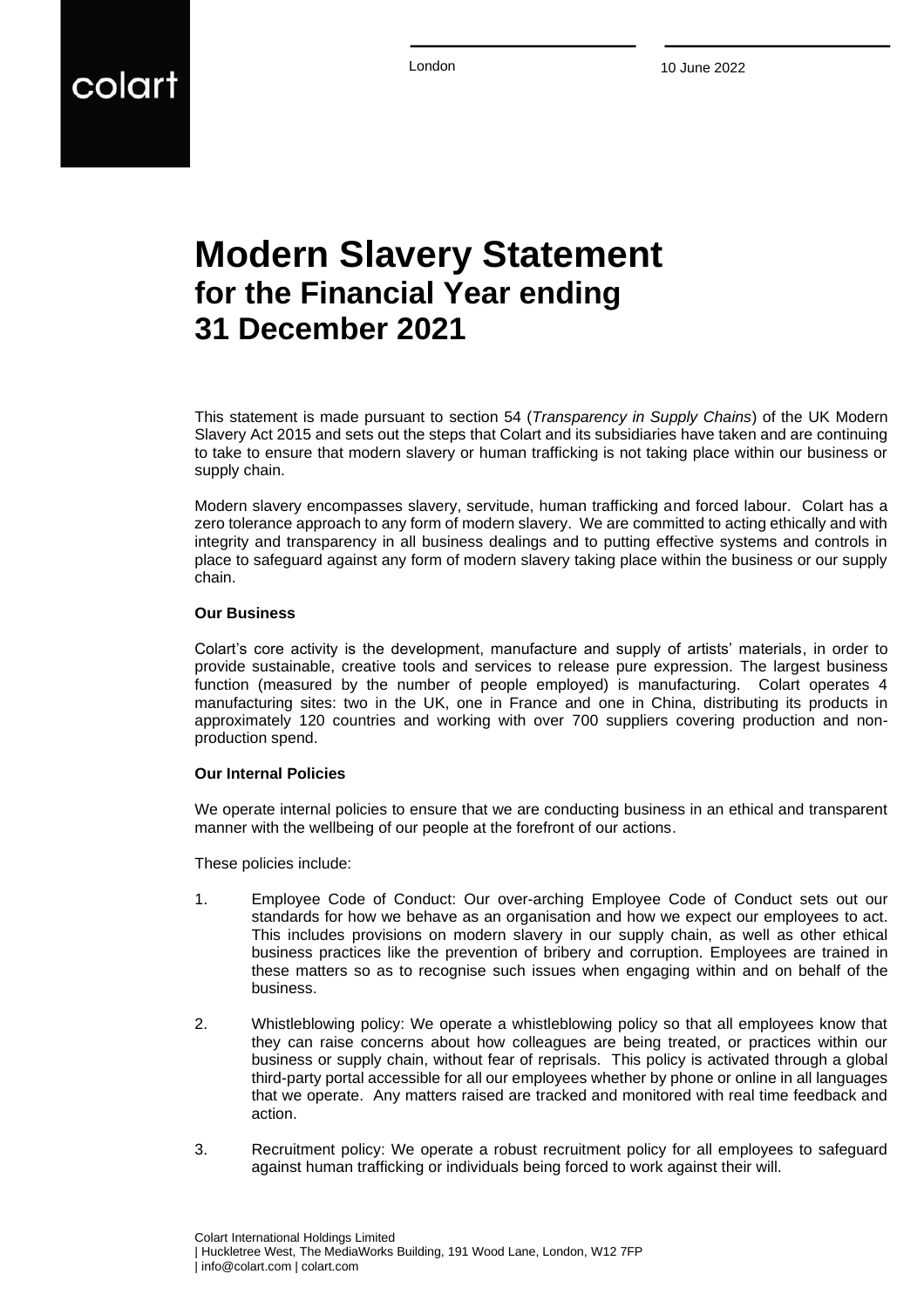#### **Our External Policies – Supply Chain**

In addition to internal policies, Colart operates a supplier assessment policy. Some of our raw materials are sourced from mines, in particular certain pigments used in our product ranges. We recognise that this presents a raised level of risk so our policies pay particular attention to standards for suppliers in addition to our current work on a preferred supplier list.

We conduct due diligence on suppliers before allowing them to become a preferred supplier, which includes our own information gathering, data gathering from SEDEX (described in more detail below), and online searches to exclude suppliers who have been convicted of offences relating to modern slavery.

SEDEX which is an online data base for facilitating access to information on the following pillars:

- Labour Standards
- Health and Safety
- The Environment
- **Business Ethics**

Each supplier is required to complete a Supplier Assessment Questionnaire based on the above pillars. This, as well as inherent risk and any social audits, are used as part of a risk assessment tool which allows us to highlight potential risks.

Once the due diligence is complete, a risk score is assigned to each supplier based on the results. We are working to implement a system of site visits to suppliers with a higher risk score which, once implemented, will allow us to make assessments about compliance first hand. The combination of the above tools will allow us to identify and investigate risks fully and to exclude suppliers who do not comply with our policies (and to report unlawful practices to the authorities, where appropriate).

#### **Our Business Partner Code of Conduct**

Our Business Partner Code of Conduct, which applies to all third parties we engage with including (but not limited to) suppliers, customers and distributors continues to be implemented. We expect our key Business Partners to sign up to this code or demonstrate equivalent internal rules in order to work with us – and to continue to work with us. Of particular note are sections within the code on 'Workplace practices and human rights', 'respect, equal opportunities and fair treatment' and 'child labour and forced labour'.

#### **Training**

We are in the process of implementing regular training for our procurement/buying teams to enable them to identify risk factors for modern slavery in our supply chain and to make assessments about whether suppliers are compliant with our policy and the law.

#### **Latest status**

Next steps will include implementation of a flowchart to assist in determining applicability of our Business Partner Code of Conduct.

Colart continues to see the benefits from its subscription to the "World-Check One" platform. This is a global risk intelligence database to assist us in our "Know Your Customer" obligations. The database provides up to date information in respect of: global sanctions; regulatory and law enforcement lists; politically exposed persons; family members and close associates of politically exposed persons; global coverage of state owned or controlled entities; negative media (pre and post convictions); and information from other secondary sources in the fight against crime and the proceeds of crime. Existing suppliers are in the process of being reviewed and any new suppliers, customers, distributors and employees are screened as part of the engagement process. This has become more important than ever following events in Ukraine.

### colart